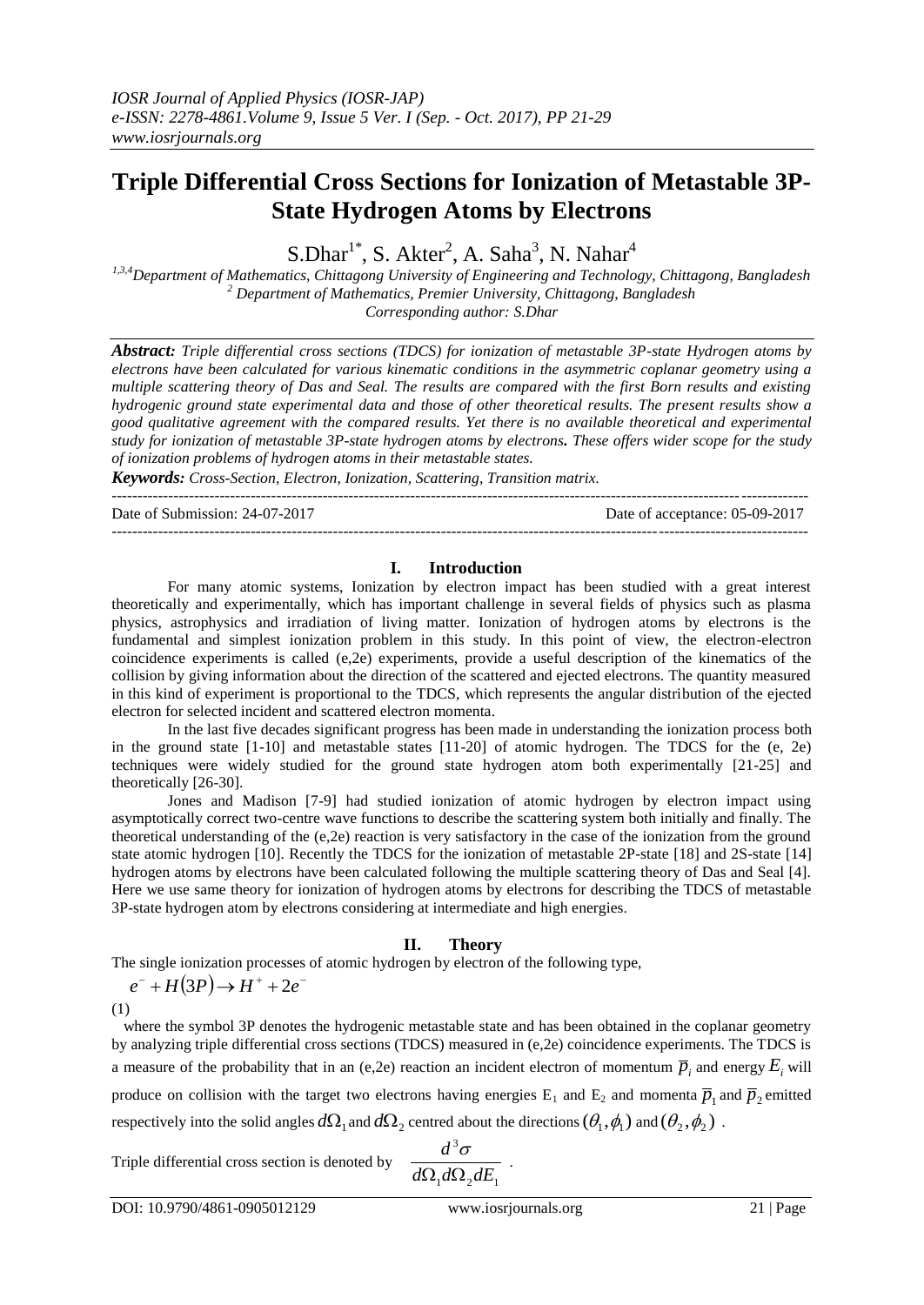.

The multiple scattering theory of ionization of hydrogen atoms by electrons is described in detail [4,18]. A brief discussion of the theory for the particular case of hydrogenic 3P-state at intermediate and high energies is given here.

The direct transition matrix element for ionization of hydrogen atoms by electrons [4], may be written as,

$$
T_{fi} = \left\langle \Psi_f^{(-)} | V_i | \Phi_i \right\rangle
$$

(2)

The perturbation potential  $V_i$  is given by

$$
V_i = \frac{1}{r_{12}} - \frac{1}{r_2}
$$

and the initial state hydrogenic wave function is given here.

$$
\Phi_i = \frac{e^{i\bar{p}_i \cdot \bar{r}_2}}{(2\pi)^{3/2}} \phi_{3P}(\bar{r}_1).
$$

Where hydrogenic 3P-state wave function is

$$
\phi_{3P}(\bar{r}_1) = \frac{\sqrt{2}}{81\sqrt{\pi}} \Big(6r_1 - r_1^2\Big) \cos\theta \, e^{-\frac{r_1}{3}} \qquad \qquad .
$$

(3)

Here  $\lambda_1 = \frac{1}{3}$  $\lambda_1 = \frac{1}{2}$  and  $\Psi_f^{(-)}$  is the final three-particle scattering state wave function [4] and co-ordinates of the

ejected and scattered electrons are  $\bar{r}_1$  and  $\bar{r}_2$  respectively.

Here the approximate scattering state wave function  $\Psi_f^{(-)}$  is given by

$$
\Psi_f^{(-)} = N(\bar{p}_1, \bar{p}_2) \Big[ \phi_{\bar{p}_1}^{(-)}(\bar{r}_1) e^{i \bar{p}_2 \cdot \bar{r}_2} + \phi_{\bar{p}_2}^{(-)}(\bar{r}_2) e^{i \bar{p}_1 \cdot \bar{r}_1} + \phi_{\bar{p}}^{(-)}(\bar{r}) e^{i \bar{r} \cdot \bar{R}} - 2 e^{i \bar{p}_1 \cdot \bar{r}_1 + i \bar{p}_2 \cdot \bar{r}_2} \Big]
$$
\n(4)

Here

 $N(\bar{p}_1, \bar{p}_2)$  is normalization constant,

$$
\bar{r} = \frac{\bar{r}_2 - \bar{r}_1}{2}, \ \bar{R} = \frac{\bar{r}_1 + \bar{r}_2}{2}, \n\bar{p} = (\bar{p}_2 - \bar{p}_1), \ \ \bar{P} = \bar{p}_2 + \bar{p}_1
$$

and  $\phi_q^{(-)}(\bar{r})$  is Coulomb wave function.

Now applying equations (3) and (4) in equation (2), we get  $T_{f_i} = T_B + T_{B'} + T_i - 2T_{PB}$ (5) where  $T_{\mathbf{B}} = \left\langle \pmb{\phi}_{p_1}^{(-)} \big( \bar{r}_1 \big) \, e^{i \bar{p}_2 . \bar{r}_2} \big| V_i \big| \Phi_i \right\rangle$ 1  $\mathbf{F}_{\mathbf{B}}=\left\langle \pmb{\phi}_{p_{1}}^{(-)}\big(\bar{r}_{1}^{\phantom{\dag}}\big)\,e^{\bar{\imath}\bar{p}_{2}\bar{\imath}}\right\rangle$ (6)  $T_{B'} = \Bigl< \phi_{p_2}^{(-)} \bigl( \bar{r}_{\!\scriptscriptstyle 2}^{} \bigr> \bigr> e^{\bar{i}\bar{p}_1\cdot \bar{r}_1} \bigl| V_{i} \bigr| \Phi_{i'}^{}$ 2  $\left(\phi_{p_2}^{(-)}\!\left(\bar{r}_2\right)e^{i\bar{p}_1\cdot\bar{p}_2}\right)$ (7)

$$
T_i = \left\langle \phi_p^{(-)}(\overline{r}) e^{i\overline{r} \cdot \overline{R}} |V_i| \Phi_i \right\rangle
$$
  
(8)  

$$
T_{PB} = \left\langle e^{i\overline{p}_{1,\overline{r}_1} + i\overline{p}_2 \cdot \overline{r}_2} |V_i| \Phi_i \right\rangle
$$

(9)

From equation (6), the first Born approximation  $T_B$  may be written as

.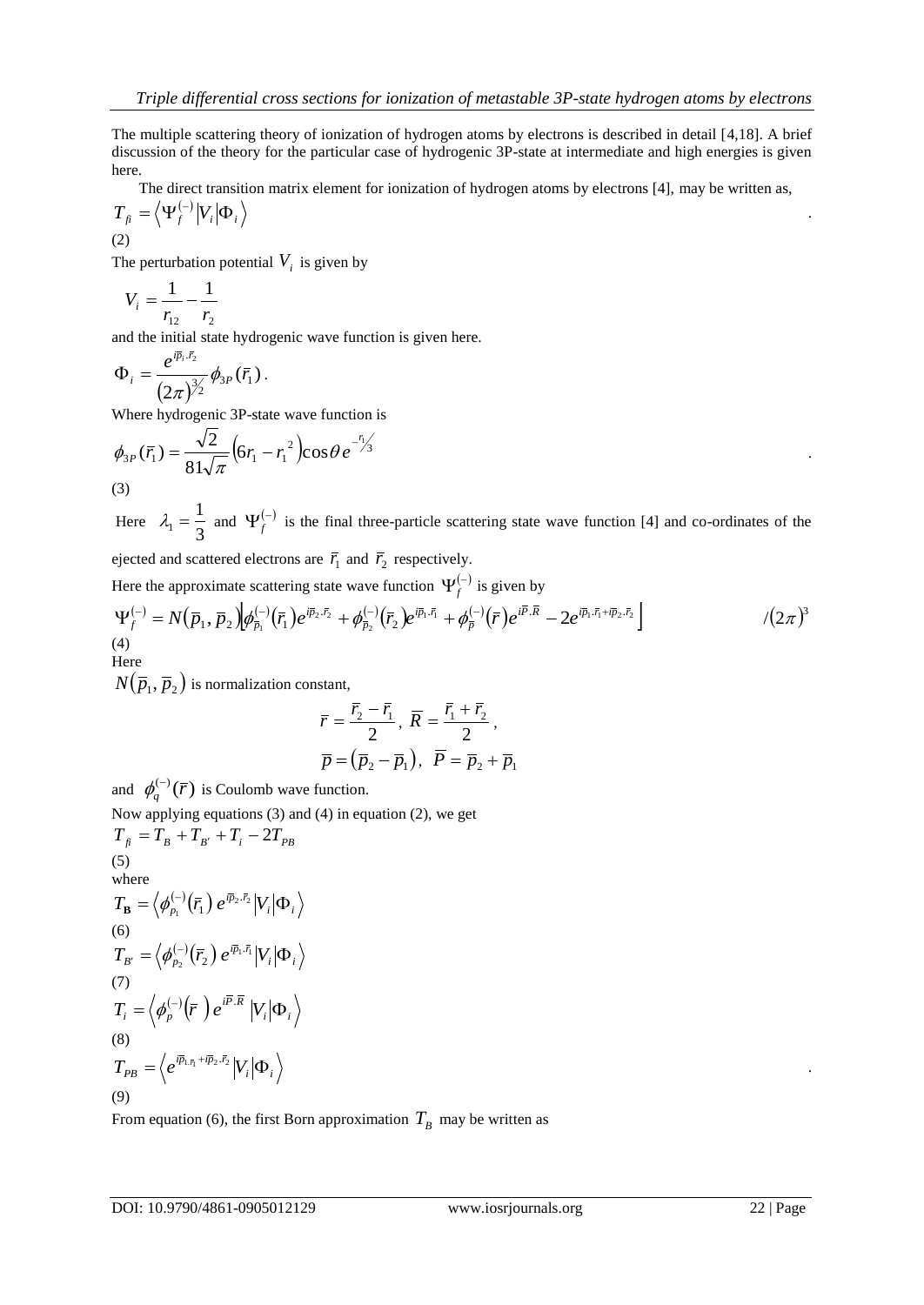$$
T_{\rm B} = \frac{1}{162\pi^2} \int \phi_{p_1}^{(-)*}(\bar{r}_1) e^{-i\bar{p}_2 \cdot \bar{r}_2} \left( \frac{1}{r_{12}} - \frac{1}{r_2} \right) e^{i\bar{p}_1 \cdot \bar{r}_2} \left( 6r_1 - r_1^2 \right) \cos\theta \ e^{-\lambda_1 r_1} d^3 r_1 d^3 r_2
$$
  
\n
$$
T_{\rm B} = \frac{1}{162\pi^2} \int \phi_{p_1}^{(-)*}(\bar{r}_1) e^{-i\bar{p}_2 \cdot \bar{r}_2} \frac{1}{r_{12}} e^{i\bar{p}_1 \cdot \bar{r}_2} 6r_1 \cos\theta e^{-\lambda_1 r_1} d^3 r_1 d^3 r_2
$$
  
\n
$$
- \frac{1}{162\pi^2} \int \phi_{p_1}^{(-)*}(\bar{r}_1) e^{-i\bar{p}_2 \cdot \bar{r}_2} \frac{1}{r_2} e^{i\bar{p}_1 \cdot \bar{r}_2} 6r_1 \cos\theta e^{-\lambda_1 r_1} d^3 r_1 d^3 r_2
$$
  
\n
$$
- \frac{1}{162\pi^2} \int \phi_{p_1}^{(-)*}(\bar{r}_1) e^{-i\bar{p}_2 \cdot \bar{r}_2} \frac{1}{r_{12}} e^{i\bar{p}_1 \cdot \bar{r}_2} r_1^2 \cos\theta e^{-\lambda_1 r_1} d^3 r_1 d^3 r_2
$$
  
\n
$$
+ \frac{1}{162\pi^2} \int \phi_{p_1}^{(-)*}(\bar{r}_1) e^{-i\bar{p}_2 \cdot \bar{r}_2} \frac{1}{r_2} e^{i\bar{p}_1 \cdot \bar{r}_2} r_1^2 \cos\theta e^{-\lambda_1 r_1} d^3 r_1 d^3 r_2
$$

(10)

 For first Born approximation, we calculated the terms of equation (10). Similarly the expression  $(7)$ ,  $(8)$  and  $(9)$  can be calculated as

$$
T_{B'} = \frac{1}{162\pi^2} \int \phi_{\bar{p}_2}^{(-)*}(\bar{r}_2) e^{-i\bar{p}_1.\bar{r}_1} \left(\frac{1}{r_{12}} - \frac{1}{r_2}\right) e^{i\bar{p}_1.\bar{r}_2} (6r_1 - r_1^2) \cos\theta e^{-\lambda_1 r_1} d^3r_1 d^3r_2
$$
  
\n
$$
T_{B'} = \frac{1}{162\pi^2} \int \phi_{p_2}^{(-)*}(\bar{r}_2) e^{-i\bar{p}_1.\bar{r}_1} \frac{1}{r_{12}} 6r_1 \cos\theta e^{i\bar{p}_1.\bar{r}_2} e^{-\lambda_1 r_1} d^3r_1 d^3r_2
$$
  
\n
$$
- \frac{1}{162\pi^2} \int \phi_{p_2}^{(-)*}(\bar{r}_2) e^{-i\bar{p}_1.\bar{r}_1} \frac{1}{r_{12}} r_1^2 \cos\theta e^{i\bar{p}_1.\bar{r}_2} e^{-\lambda_1 r_1} d^3r_1 d^3r_2
$$
  
\n
$$
+ \frac{1}{162\pi^2} \int \phi_{p_2}^{(-)*}(\bar{r}_2) e^{-i\bar{p}_1.\bar{r}_1} \frac{1}{r_2} r_1^2 \cos\theta e^{i\bar{p}_1.\bar{r}_2} e^{-\lambda_1 r_1} d^3r_1 d^3r_2
$$
  
\n
$$
- \frac{1}{162\pi^2} \int \phi_{p_2}^{(-)*}(\bar{r}_2) e^{-i\bar{p}_1.\bar{r}_1} \frac{1}{r_2} 6r_1 \cos\theta e^{i\bar{p}_1.\bar{r}_2} e^{-\lambda_1 r_1} d^3r_1 d^3r_2
$$

(11)

$$
T_{i} = \frac{1}{162\pi^{2}} \int \phi_{\bar{p}}^{(-)^{*}}(\bar{r}) e^{-i\bar{P} \cdot \bar{R}} \left( \frac{1}{r_{12}} - \frac{1}{r_{2}} \right) (6r_{1} - r_{1}^{2}) \cos \theta e^{i\bar{p}_{i} \cdot \bar{r}_{2}} e^{-\lambda_{1} r_{1}} d^{3}r_{1} d^{3}r_{2}
$$
  
\n
$$
= \frac{1}{162\pi^{2}} \int \phi_{\bar{p}}^{(-)^{*}}(\bar{r}) e^{-i\bar{P} \cdot \bar{R}} \frac{1}{r_{12}} 6r_{1} \cos \theta e^{i\bar{p}_{i} \cdot \bar{r}_{2}} e^{-\lambda_{1} r_{1}} d^{3}r_{1} d^{3}r_{2}
$$
  
\n
$$
- \frac{1}{162\pi^{2}} \int \phi_{\bar{p}}^{(-)^{*}}(\bar{r}) e^{-i\bar{P} \cdot \bar{R}} \frac{1}{r_{2}} 6r_{1} \cos \theta e^{i\bar{p}_{i} \cdot \bar{r}_{2}} e^{-\lambda_{1} r_{1}} d^{3}r_{1} d^{3}r_{2}
$$
  
\n
$$
- \frac{1}{162\pi^{2}} \int \phi_{\bar{p}}^{(-)^{*}}(\bar{r}) e^{-i\bar{P} \cdot \bar{R}} \frac{1}{r_{12}} r_{1}^{2} \cos \theta e^{i\bar{p}_{i} \cdot \bar{r}_{2}} e^{-\lambda_{1} r_{1}} d^{3}r_{1} d^{3}r_{2}
$$
  
\n
$$
+ \frac{1}{162\pi^{2}} \int \phi_{\bar{p}}^{(-)^{*}}(\bar{r}) e^{-i\bar{P} \cdot \bar{R}} \frac{1}{r_{2}} r_{1}^{2} \cos \theta e^{i\bar{p}_{i} \cdot \bar{r}_{2}} e^{-\lambda_{1} r_{1}} d^{3}r_{1} d^{3}r_{2}
$$

(12) and

$$
T_{PB} = \frac{1}{162\pi^2} \int e^{-i\,\overline{p}_1.\overline{r}_1} e^{-i\,\overline{p}_2.\overline{r}_2} \left(\frac{1}{r_{12}} - \frac{1}{r_2}\right) (6r_1 - r_1^2) \cos\theta \, e^{i\,\overline{p}_1.\overline{r}_2} e^{-\lambda_1 r_1} \, d^3r_1 \, d^3r_2
$$
\n
$$
T_{PB} = \frac{1}{162\pi^2} \int e^{-i\,\overline{p}_1.\overline{r}_1} e^{-i\,\overline{p}_2.\overline{r}_2} \frac{1}{r_{12}} 6r_1 \cos\theta \, e^{i\,\overline{p}_1.\overline{r}_2} e^{-\lambda_1 r_1} \, d^3r_1 \, d^3r_2
$$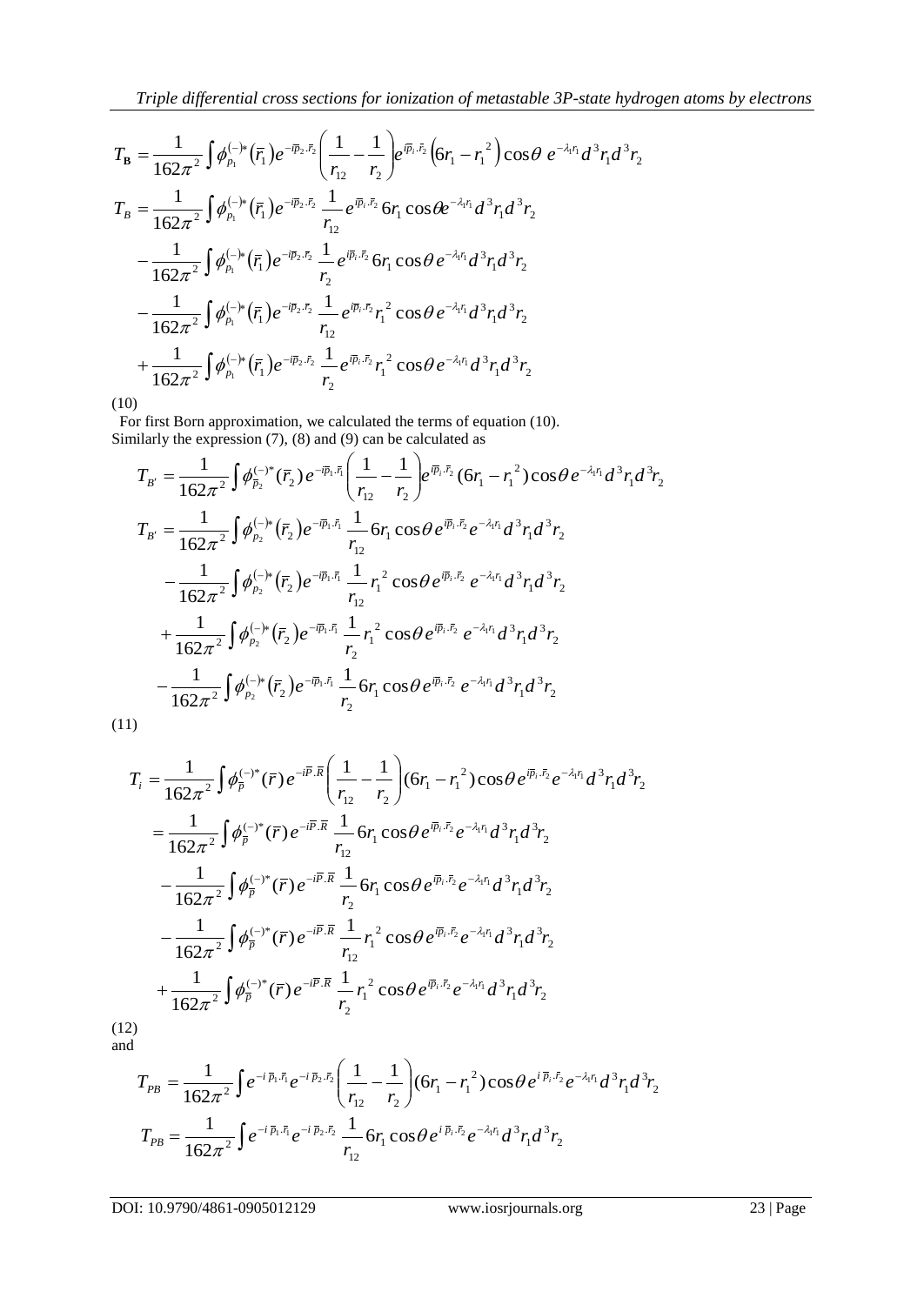$$
-\frac{1}{162\pi^{2}}\int e^{-i\bar{p}_{1}\bar{r}_{1}}e^{-i\bar{p}_{2}\bar{r}_{2}}\frac{1}{r_{2}}6r_{1}\cos\theta e^{i\bar{p}_{1}\bar{r}_{2}}e^{-\lambda_{1}r_{1}}d^{3}r_{1}d^{3}r_{2}
$$
  

$$
-\frac{1}{162\pi^{2}}\int e^{-i\bar{p}_{1}\bar{r}_{1}}e^{-i\bar{p}_{2}\bar{r}_{2}}\frac{1}{r_{12}}r_{1}^{2}\cos\theta e^{i\bar{p}_{1}\bar{r}_{2}}e^{-\lambda_{1}r_{1}}d^{3}r_{1}d^{3}r_{2}
$$
  

$$
+\frac{1}{162\pi^{2}}\int e^{-i\bar{p}_{1}\bar{r}_{1}}e^{-i\bar{p}_{2}\bar{r}_{2}}\frac{1}{r_{2}}r_{1}^{2}\cos\theta e^{i\bar{p}_{1}\bar{r}_{2}}e^{-\lambda_{1}r_{1}}d^{3}r_{1}d^{3}r_{2}
$$

(13)

The final transition matrix element  $[4]$  is written as

$$
\frac{d^3\sigma}{d\Omega_1 d\Omega_2 dE_1} = \frac{p_1 p_2}{p_i} \left| T_{f_i} \right|^2 \tag{14}
$$

where  $E_1$  is the energy of the incident electron.

Using the Lewis integral [31], we have calculated  $T_{\hat{f}}$  analytically and then computed numerically for TDCS.

### **III. Results And Discussions**

The triple differential cross sections (TDCS) for ionization of metastable 3P-state hydrogen atoms by electrons are presented here for scattering in a plane. Ionization of hydrogen atoms by electrons from the ground state theoretical results of Dal et al. [12], the BBK model of Brauner et al. [27] and the absolute data [24] are included here for comparison. Also the previous works on hydrogenic 2S-state [14] and 2P-state [18] ionization results is noted here for comparison. In the present calculation we have considered the TDCS for the ionization of metastable 3P-state hydrogen atoms by electrons for the incident electron energy  $E_i = 250 \text{eV}$ , the ejected electron energies  $E_1$  =5eV and 50eV and the different scattering angles  $\theta_2 = 3^0$  (Fig.1),  $\theta_2 = 15^0$  (Fig.2),  $\theta_2 = 25^0$  (Fig.3),  $\theta_2 = 5^0$  (Fig.4),  $\theta_2 = 7^0$  (Fig.5),  $\theta_2 = 9^0$  (Fig.6),  $\theta_2 = 11^0$  (Fig.7),  $\theta_2 = 15^0$  (Fig.8),  $\theta_2 = 20^0$  (Fig.9). In all figures the region for  $\theta_1(0^0 - 150^0)$ and  $\phi = 0^0$ , refers to the recoil region, while  $\theta_1(150^0 - 360^0)$  and  $\phi = 180^0$  refers to the binary region. We have considered here  $\theta$  varies from  $0^0$  to  $360^0$ .



**Fig. 1.** Triple-differential cross sections (TDCS) for ionization of atomic hydrogen by 250 eV electron impact for  $\theta_2 = 3^0$  vary against the ejected electron  $\theta_1$  relative to the incident electron direction. The ejected electron energy is  $E_1 = 5eV$ . Theory: full curve (red): present results; dash curve (black): present first Born results; dash curve (green): hydrogenic 2P-state results [18]; short dash curve (blue):hydrogenic ground state 2nd Born results [12]; dash-dotted curve (magenta): hydrogenic ground state BBK model [27] and square: hydrogenic ground state experiments [24] (multiplied by 0.88).

In **Fig. 1** a qualitative comparison among the present results with the hydrogenic ground state results of the BBK model [27], the earlier works on hydrogenic 2P-state result [18], the hydrogenic ground state experimental data [24] and first born results are shown. The peak values of the present results and first born results show good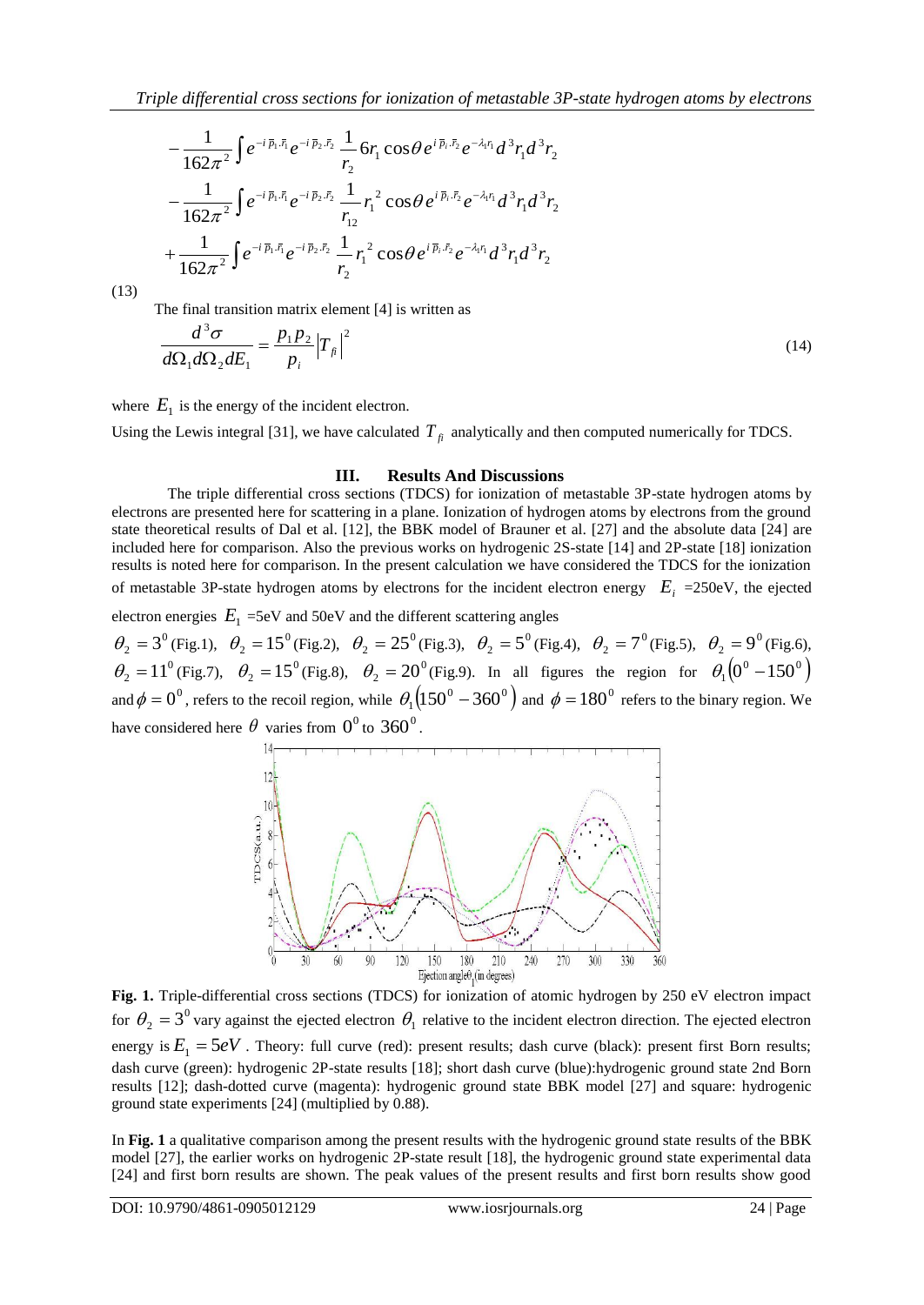qualitative agreement with those of the compared results in the recoil region but show somewhat disagreement in the binary region. This may be happened because of change of the hydrogenic metastable states by electrons. Here in the recoil region the peak values of present and first born and 2P-state [18] results are about double results of the other compared results. The binary peak height of the present results shifted somewhat left from the other compared result.



**Fig. 2.** Triple-differential cross sections (TDCS) for ionization of atomic hydrogen by 250 eV electron impact for  $\theta_2 = 15^0$  vary against the ejected electron angle  $\theta_1$  relative to the incident electron direction. The ejected electron energy is  $E_1 = 50eV$ . Theory: full curve(red): present results; dash curve(black): present first Born results; dash curve(green): hydrogenic 2P-state results [18]; short dash curve(blue):hydrogenic ground state 2nd Born results [12]; dash-dotted curve(magenta): hydrogenic ground state BBK model [27] and square: hydrogenic ground state experiments [24] (multiplied by 0.00224).

In **Fig. 2** the peak value of present and first born results are lower than the hydrogenic ground state experimental results [24] and hydrogenic metastable 2P state [18]. Also the present peak values shifted slightly to the higher ejected angle near about  $\theta_1 = 72^\circ$ . The peak pattern of the present result shows exactly similar behavior as the BBK model [27] with slight shift.



**Fig. 3.** Triple-differential cross sections (TDCS) for ionization of atomic hydrogen by 250eV electron impact for  $\theta_2 = 25^{\circ}$  vary against the ejected electron angle  $\theta_1$  relative to the incident electron direction. The ejected electron energy is  $E_1 = 50$ eV. Theory: full curve(red): present results; dash curve(black): present first Born results; dash curve (green): hydrogenic 2P-state results [18]; short dash curve (blue):hydrogenic ground state 2nd Born results [12]; dash-dotted curve (magenta): hydrogenic ground state BBK model [27] and square: hydrogenic ground state experiments [24] (multiplied by 0.00224).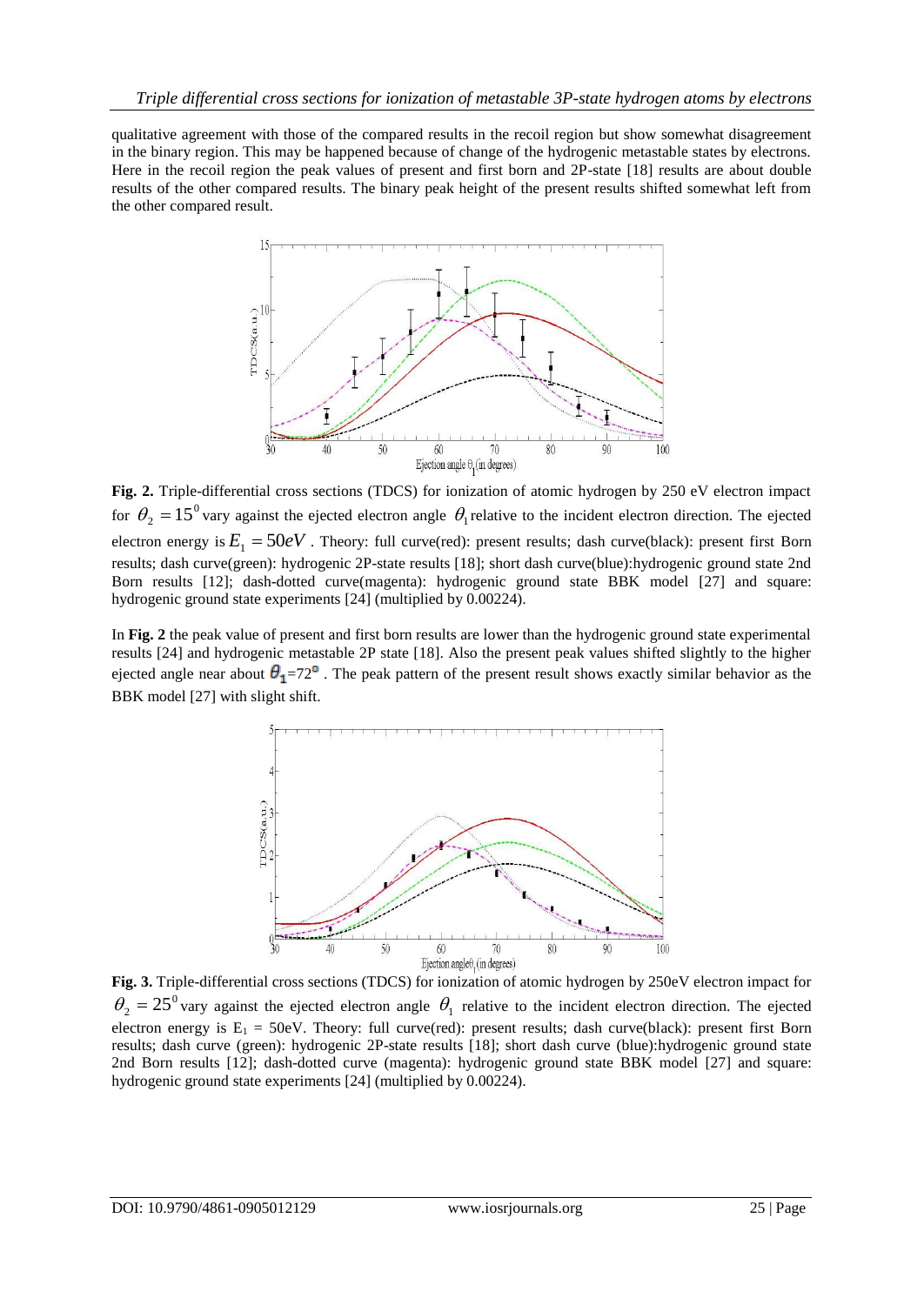

**Fig. 4.** Triple-differential cross sections (TDCS) for ionization of atomic hydrogen by 250 eV electron impact for  $\theta_2 = 5^{\circ}$  vary against the ejected electron angle  $\theta_1$  relative to the incident electron direction. The ejected electron energy is  $E_1 = 5$  eV. Theory: full curve (red): present results; dash curve (black): present first Born result; dash curve (green): hydrogenic 2P-state results [18]; dash dotted curve (magenta): hydrogenic 2S-state results [14].



**Fig. 5.** Triple-differential cross sections (TDCS) for ionization of atomic hydrogen by 250 eV electron impact for  $\theta_2 = 7^0$  vary against the ejected electron angle  $\theta_1$  relative to the incident electron direction. The ejected electron energy is  $E_1 = 5$  eV. Theory: full curve (red): present results; dash curve (black): present first Born result; dash curve (green): hydrogenic 2P-state results [18]; dash dotted curve (magenta): hydrogenic 2S-state results [14].

In **Fig. 3** the present peak magnitude is the highest among all other compared results [12,18,24,27] representing almost similar peak position as Fig 2.

For  $\theta_2 = 5^0$  and  $\theta_2 = 7^0$  (Figs.4 and 5) the recoil peak values show qualitative agreement with 2S [14] and 2P-state [18] of hydrogen atoms from electron impact, whereas there arise somewhat opposite binary peaks.

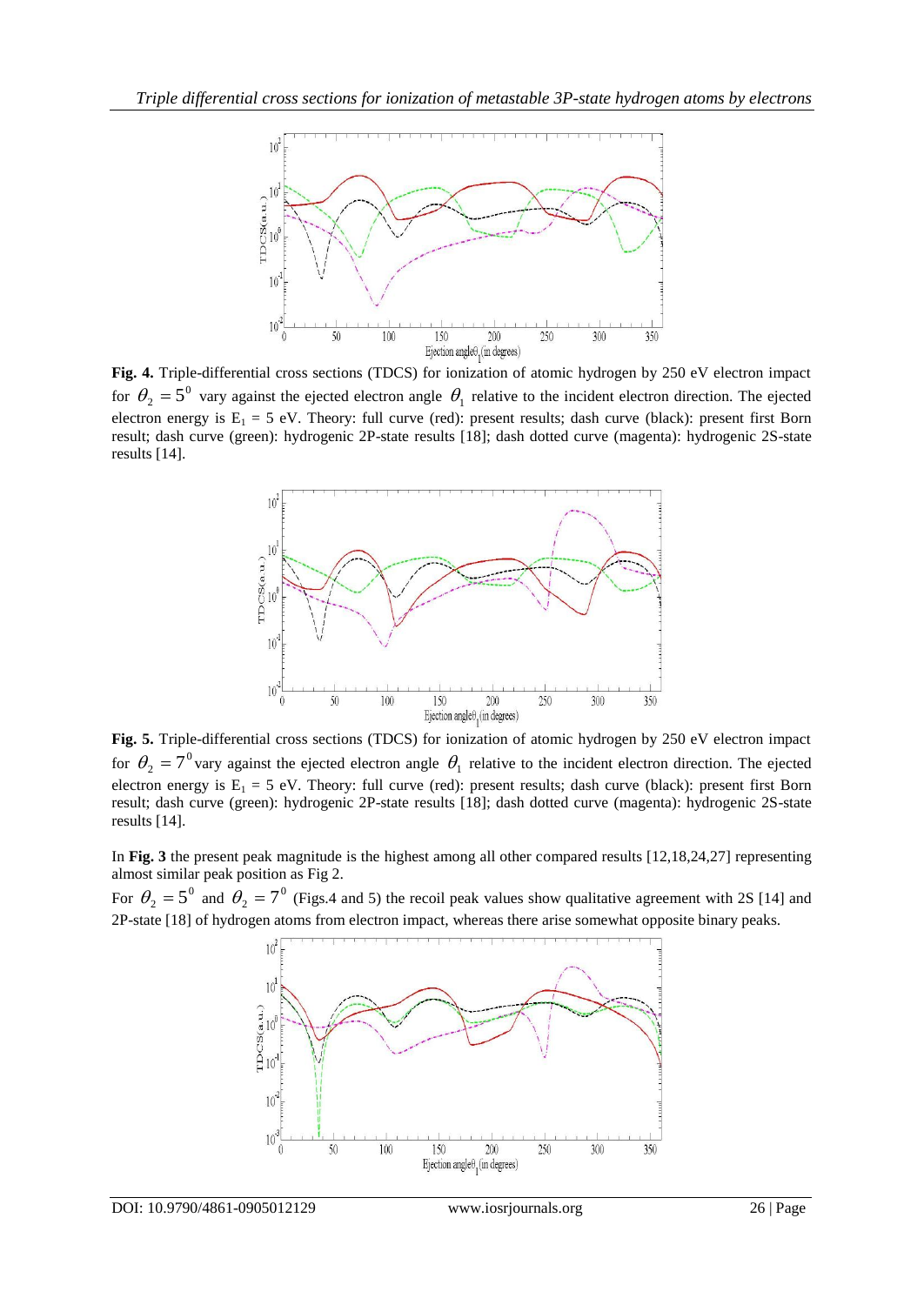**Fig. 6.** Triple-differential cross sections (TDCS) for ionization of atomic hydrogen by 250eV electron impact for  $\theta_2 = 9^{\circ}$  vary against the ejected electron angle  $\theta_1$  relative to the incident electron direction. The ejected electron energy is  $E_1 = 5eV$ . Theory: full curve (red): present results; dash curve (black): present first Born result; dash curve (green): hydrogenic 2P-state results [18]; dash dotted curve (magenta): hydrogenic 2S-state results [14].



**Fig. 7.** Triple-differential cross sections (TDCS) for ionization of atomic hydrogen by 250eV electron impact for  $\theta_2 = 11^0$  vary against the ejected electron angle  $\theta_1$  relative to the incident electron direction. The ejected electron energy is  $E_1 = 5eV$ . Theory: full curve (red): present results; dash curve (black): present first Born result; dash curve (green): hydrogenic 2P-state results [18]; dash dotted curve (magenta): hydrogenic 2S-state results [14].



**Fig. 8.**Triple-differential cross sections (TDCS) for ionization of atomic hydrogen by 250eV electron impact for  $\theta_2 = 15^{\circ}$  vary against the ejected electron angle  $\theta_1$  relative to the incident electron direction. The ejected electron energy is  $E_1 = 5eV$ . Theory: full curve (red): present results; dash curve (black): present first Born result; dash curve (green): hydrogenic 2P-state results [18]; dash dotted curve (magenta): hydrogenic 2S-state results [14].



**Fig. 9.** Triple-differential cross sections (TDCS) for ionization of atomic hydrogen by 250eV electron impact for  $\theta_2 = 20^{\circ}$  vary against the ejected electron angle  $\theta_1$  relative to the incident electron direction. The ejected electron energy is  $E_1 = 5eV$ . Theory: full curve (red): present results; dash curve (black): present first Born result; dash curve (green): hydrogenic 2P-state results [18]; dash dotted curve (magenta): hydrogenic 2S-state results [14].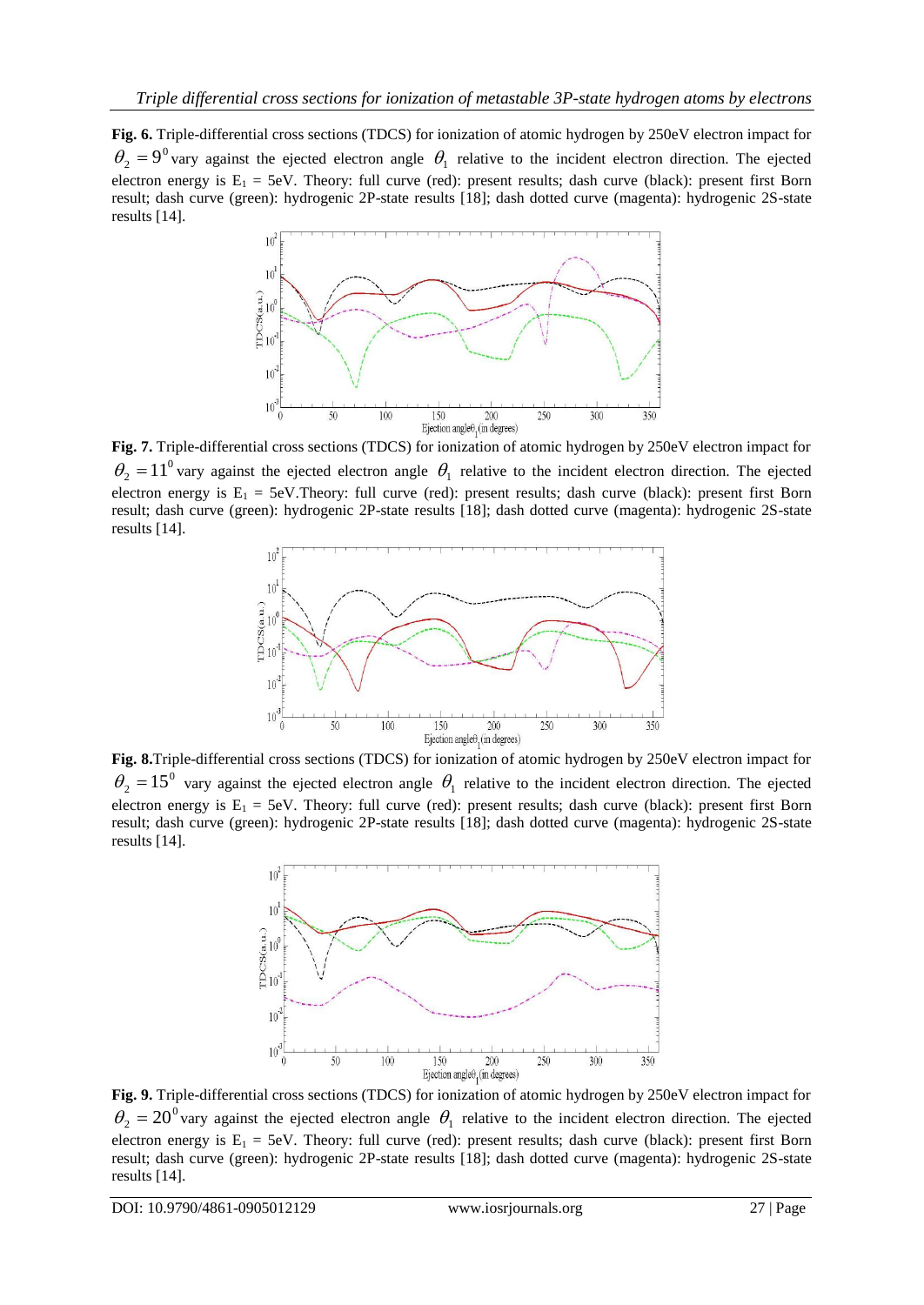**Fig.** 6 exhibits a deep lobed structure in recoil region almost at  $\theta_1 = 36^\circ$  whereas the present result form a short lobed structure in the same region with same ejection of the hydrogenic electron. But in the binary region, the present and first born results represent distinct peak pattern comparing with the 2S-state [14] and 2P- state [18] hydrogenic results.

We note that the present and present first born results (**Fig.** 7) appear with greater peak magnitude than the compared results [12,18,24,27], both in recoil and binary regions.

**Fig. 8** shows that the peak values of the present result remain almost same in magnitude as the hydrogenic 2Sstate[14] and 2P- state results[18] , whereas the first born result is increased simultaneously with the increase of the scattering angles  $(\theta_2)$ .

In **Fig. 9** the present and first born results provide exactly similar behavior as the 2P-state[18] results but show a gross difference with the results of 2S- state [14] both in recoil and binary region.

Finally a scattering mechanism for the ionization of metastable 3P-state collision of 250eV electron energy is given here. The first Born term of equation (4), i.e.,  $\phi_{\overline{n}}^{(-)}(\overline{r}_1)e^{i\overline{p}_2 \cdot \overline{r}_2}$ 1 . 1  $i\bar{p}_2 \cdot \bar{r}$  $\phi_{\bar{p}_1}^{(-)}(\bar{r}_1) e^{i\bar{p}_2 \cdot \bar{r}_2}$  are defined by a plane wave whereas the ejected electrons are defined by a Coulomb wave. For the second term, i.e.,  $\phi_{\bar{n}}^{(-)}(\bar{r},) e^{i\bar{p}_1 \cdot \bar{r}_1}$ 2 . 2  $i\overline{p}_1 \cdot \overline{r}$  $\phi_{\bar{p}_2}^{(-)}(\bar{r}_2)e^{i\bar{p}_1 \cdot \bar{r}_1}$ , the scattered electrons are defined by a Coulomb wave while the ejected electrons are defined by a plane wave. In third term, i.e.,  $\phi_{\overline{n}}^{(-)}(\overline{r})e^{i\overline{P}.\overline{R}}$  $\phi_{\overline{p}}^{(-)}(\overline{r})e^{i\overline{p}.\overline{R}}$ , the projectile electron interaction shows almost similar behavior in the final channel in which

the center of mass goes as a plane wave. The fourth term, i.e.,  $e^{i\bar{p}_1 \cdot \bar{r}_1 + i\bar{p}_2 \cdot \bar{r}_2}$ , represents two plane waves for the ejected and scattered particles. All these results offer good scope for the experimental investigation of these problems and offer a new test for different theories of ionization.

A table of comparison results for ionization of hydrogenic 2S-state, 2P-state and 3P-state atoms by electron is given here.

**Table 1.** Triple differential cross sections (TDCS) for ionization of atomic hydrogen atoms by electron impact at metastable 3P-state are obtained by using equation (14). The incident energy is 250eV, the scattering angle is

| compared ZP-state and ZS-state results. |        |        |         |
|-----------------------------------------|--------|--------|---------|
| Ejected angle( $\theta_1$ )             | 2S     | 2P     | 3P      |
|                                         | 1.6501 | 6.3641 | 11.8679 |
| 36                                      | 0.9001 | 0.0010 | 0.4252  |
| 72                                      | 1.3875 | 3.7321 | 2.1485  |
| 108                                     | 0.1952 | 1.2291 | 3.5834  |
| 144                                     | 0.5401 | 4.9771 | 9.7624  |
| 180                                     | 0.8989 | 1.2029 | 0.3155  |
| 216                                     | 2.3450 | 1.8691 | 0.7248  |
| 252                                     | 0.3201 | 4.1191 | 8.4297  |
| 288                                     | 110.00 | 2.0473 | 5.0455  |
| 324                                     | 4.1567 | 3.2867 | 1.7845  |
| 360                                     | 1.7890 | 0.1475 | 0.0850  |

 $\theta_2 = 9^{\circ}$  and the ejected electron energy is  $E_1 = 5eV$ . In the given table we present 3P-state results and compared 2P-state and 2S-state results.

## **IV. Conclusion**

In the present study are have calculated the triple differential cross sections (TDCS) for ionization of hydrogen atoms by 250eV energy in the metastable 3P state following a multiple scattering theory of Das and Seal [4] . We interestingly notice that the implementation of the final state wave function  $\psi_f^0$  of Das and Seal yields good qualitative agreement with hydrogenic ground state as well as metastable 2S and 2P states [14, 18] result for qualitative enhancement, the present computational findings are encouraging for the future experiments which may play a vital role to provide more interesting and significant results in this area of research. There are wide scopes for improving the wave function of Das and Seal and for applying it to various ionization problems.

## **Acknowledgements**

The computational work was performed in the Simulation Lab of the Department of Mathematics, Chittagong University of Engineering and Technology, Chittagong-4349, Bangladesh.